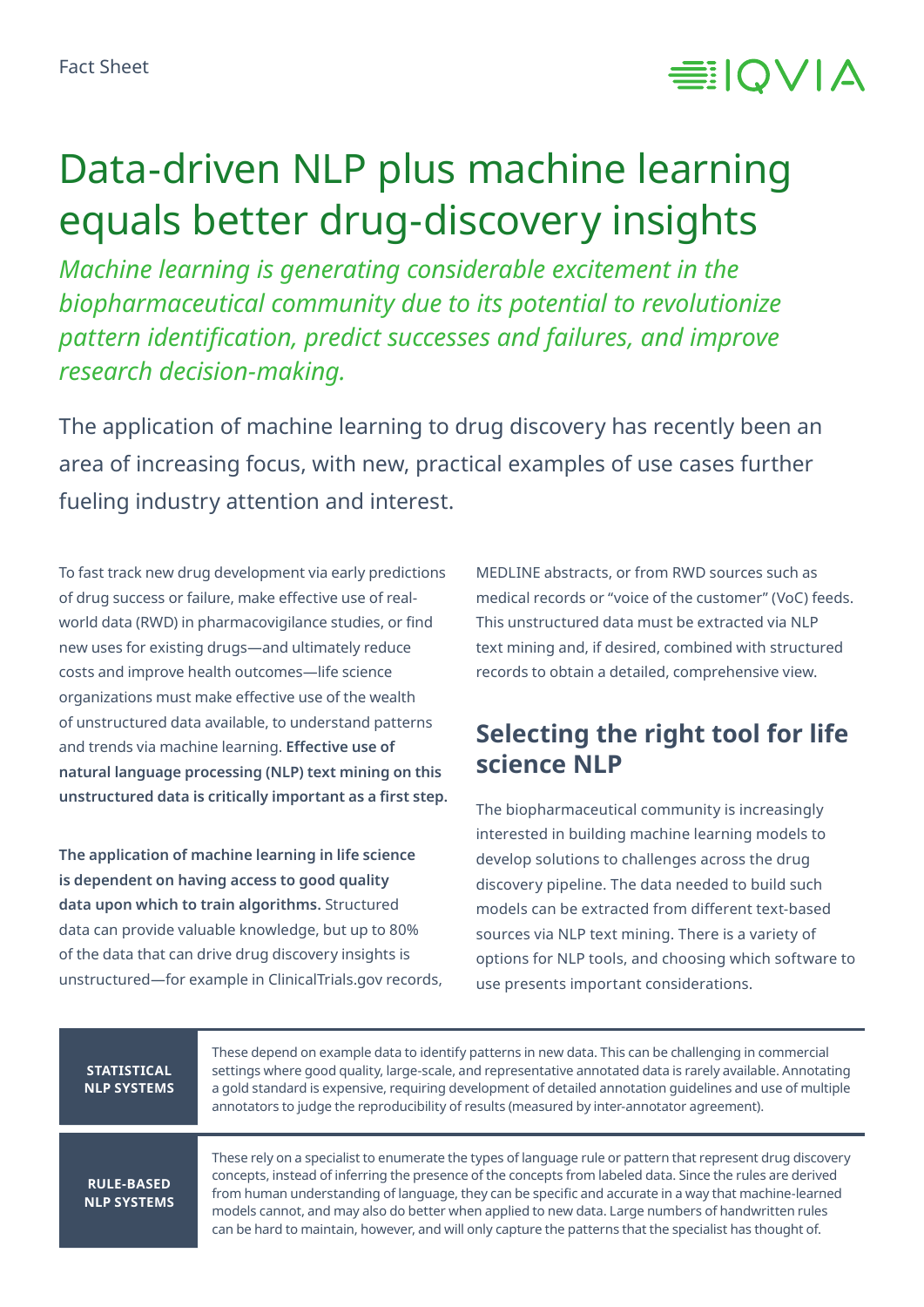# **A new type of data-driven, rule-based NLP**

The Linguamatics NLP platform represents an agile new approach to rule- or pattern-based NLP, making the process of identifying drug research concepts simple for life science researchers. Patterns can be easily created, edited and reused in a rapid, iterative process, even when the user is not a specialist in computational linguistics or NLP. Since it is not primarily a statistical NLP system, the NLP platform does not require labeled data, and it is able to make effective use of dictionaries and ontologies to increase recall.

Linguamatics NLP has a transparent, easily editable query language for expressing extraction rules; and a search engine architecture that allows fast, data-driven methodology for refining queries.

This approach was used to provide one of the top results in a 2015 i2b2 challenge (<http://bit.ly/2r1rXKH>).

## **The NLP platform and downstream machine learning use-case examples**

Ultimately, the NLP platform queries can produce data, or features, to be used in downstream machine learning models, and this is an approach often used by Linguamatics customers. For example, in a 2017 journal paper (<https://doi.org/10.7717/peerj.3154>), **Eli Lilly** researchers described how they have extracted potential new uses for existing drugs by mining adverse event data in ClinicalTrials.gov, to calculate ranking statistics for the treatmentindication association.

Another **top 10 pharma company** uses the NLP platform to annotate and categorize VoC call feeds for pharmacovigilance. VoC call transcripts are a rich seam of potential patient-reported outcomes, side effects, drug interactions and more. Researchers built an agile text-mining workflow to process and make sense of the unstructured call feeds. The extracted features are used as the structured substrate for machine learning algorithms, to assist in categorizing the call feeds and to build predictive models around the different products.

In a 2016 publication, researchers from **Roche and Humboldt University of Berlin** described how they used NLP to systematically identify all MEDLINE abstracts containing both the protein target and the specific disease indication of a known set of successfully approved or failed cancer therapeutics (for example, abstracts containing both "Her2" and "breast cancer," or "c-Kit" and "gastrointestinal stromal tumor"). The researchers applied machine learning classifiers and found that the NLP-extracted data features could be used to predict success or failure of target-indication pairs, and hence, approved or failed drugs.

> **"***These patterns allow predicting success of drugs in Phase II or III with remarkably high accuracy.***"**

*— Heinemann, F., Huber, T., Meisel, C., Bundschus, M. and Leser, U. (2016) "Reflection of successful anticancer drug development processes in the literature," Drug Discovery Today, Vol. 21(11), pp. 1740–44. Available at: <http://bit.ly/2eQGIuX>*